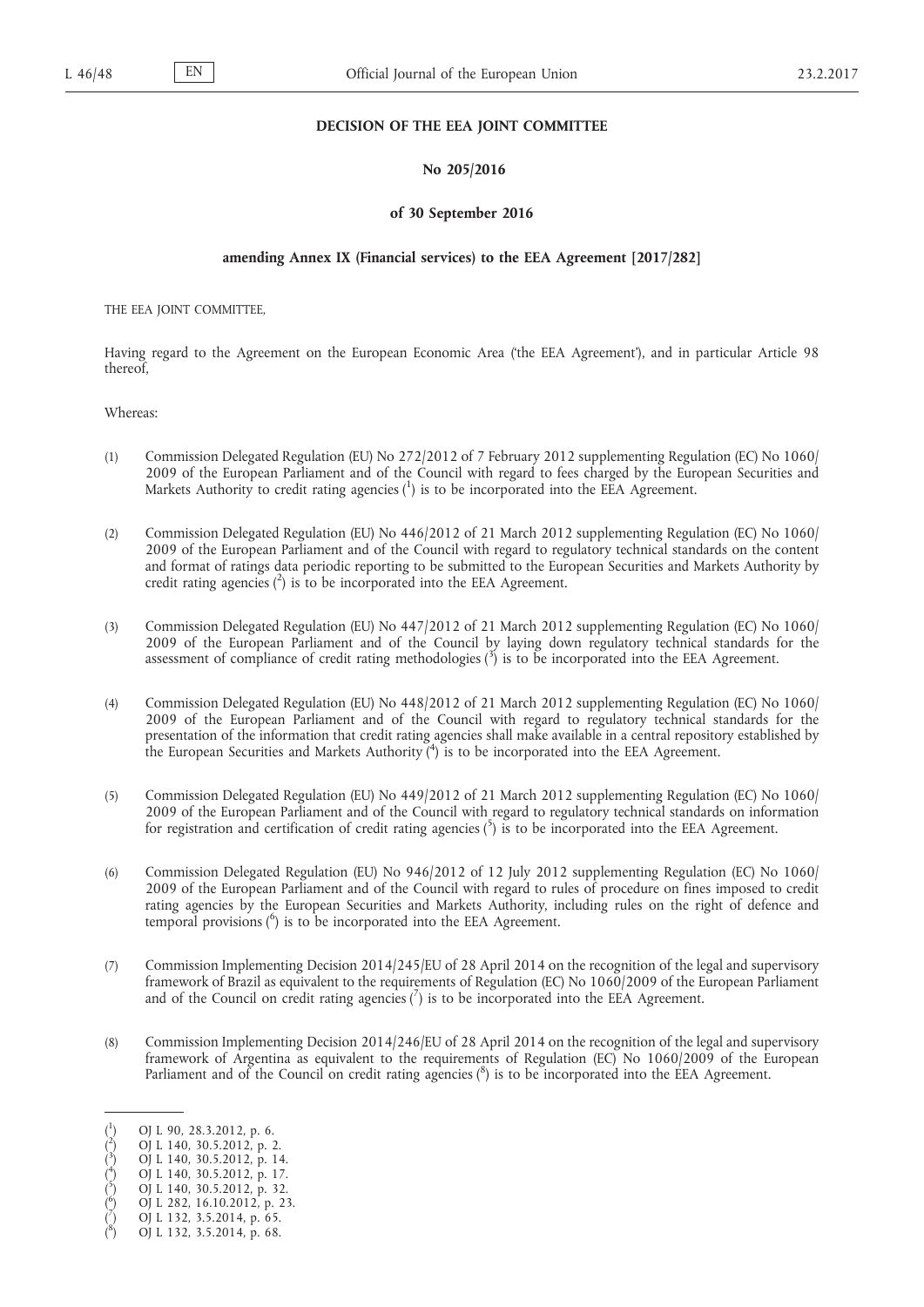- (9) Commission Implementing Decision 2014/247/EU of 28 April 2014 on the recognition of the legal and supervisory framework of Mexico as equivalent to the requirements of Regulation (EC) No 1060/2009 of the European Parliament and of the Council on credit rating agencies  $(^1)$  is to be incorporated into the EEA Agreement.
- (10) Commission Implementing Decision 2014/248/EU of 28 April 2014 on the recognition of the legal and supervisory framework of Singapore as equivalent to the requirements of Regulation (EC) No 1060/2009 of the European Parliament and of the Council on credit rating agencies  $(^2)$  is to be incorporated into the EEA Agreement.
- (11) Commission Implementing Decision 2014/249/EU of 28 April 2014 on the recognition of the legal and supervisory framework of Hong Kong as equivalent to the requirements of Regulation (EC) No 1060/2009 of the European Parliament and of the Council on credit rating agencies (3) is to be incorporated into the EEA Agreement.
- (12) Annex IX to the EEA Agreement should therefore be amended accordingly,

HAS ADOPTED THIS DECISION:

### *Article 1*

The following is inserted after point 31ebd (Commission Implementing Decision 2012/630/EU) of Annex IX to the EEA Agreement:

- '31ebe. **32014 D 0245**: Commission Implementing Decision 2014/245/EU of 28 April 2014 on the recognition of the legal and supervisory framework of Brazil as equivalent to the requirements of Regulation (EC) No 1060/ 2009 of the European Parliament and of the Council on credit rating agencies (OJ L 132, 3.5.2014, p. 65).
- 31ebf. **32014 D 0246**: Commission Implementing Decision 2014/246/EU of 28 April 2014 on the recognition of the legal and supervisory framework of Argentina as equivalent to the requirements of Regulation (EC) No 1060/2009 of the European Parliament and of the Council on credit rating agencies (OJ L 132, 3.5.2014, p. 68).
- 31ebg. **32014 D 0247**: Commission Implementing Decision 2014/247/EU of 28 April 2014 on the recognition of the legal and supervisory framework of Mexico as equivalent to the requirements of Regulation (EC) No 1060/2009 of the European Parliament and of the Council on credit rating agencies(OJ L 132, 3.5.2014, p. 71).
- 31ebh. **32014 D 0248**: Commission Implementing Decision 2014/248/EU of 28 April 2014 on the recognition of the legal and supervisory framework of Singapore as equivalent to the requirements of Regulation (EC) No 1060/2009 of the European Parliament and of the Council on credit rating agencies (OJ L 132, 3.5.2014, p. 73).
- 31ebi. **32014 D 0249**: Commission Implementing Decision 2014/249/EU of 28 April 2014 on the recognition of the legal and supervisory framework of Hong Kong as equivalent to the requirements of Regulation (EC) No 1060/2009 of the European Parliament and of the Council on credit rating agencies (OJ L 132, 3.5.2014, p. 76).
- 31ebj. **32012 R 0272**: Commission Delegated Regulation (EU) No 272/2012 of 7 February 2012 supplementing Regulation (EC) No 1060/2009 of the European Parliament and of the Council with regard to fees charged by the European Securities and Markets Authority to credit rating agencies (OJ L 90, 28.3.2012, p. 6).

The provisions of the Delegated Regulation shall, for the purposes of this Agreement, be read with the following adaptations:

- (a) In Article 1, as regards the EFTA States, the words "or the EFTA Surveillance Authority, as the case may be," shall be inserted after the words "the European Securities and Markets Authority (ESMA)".
- (b) In Article 2, the words "or the EFTA Surveillance Authority, as the case may be," shall be inserted after the word "ESMA".

<sup>(</sup> 1 ) OJ L 132, 3.5.2014, p. 71.

<sup>(</sup> 2 ) OJ L 132, 3.5.2014, p. 73.

<sup>(</sup> 3 ) OJ L 132, 3.5.2014, p. 76.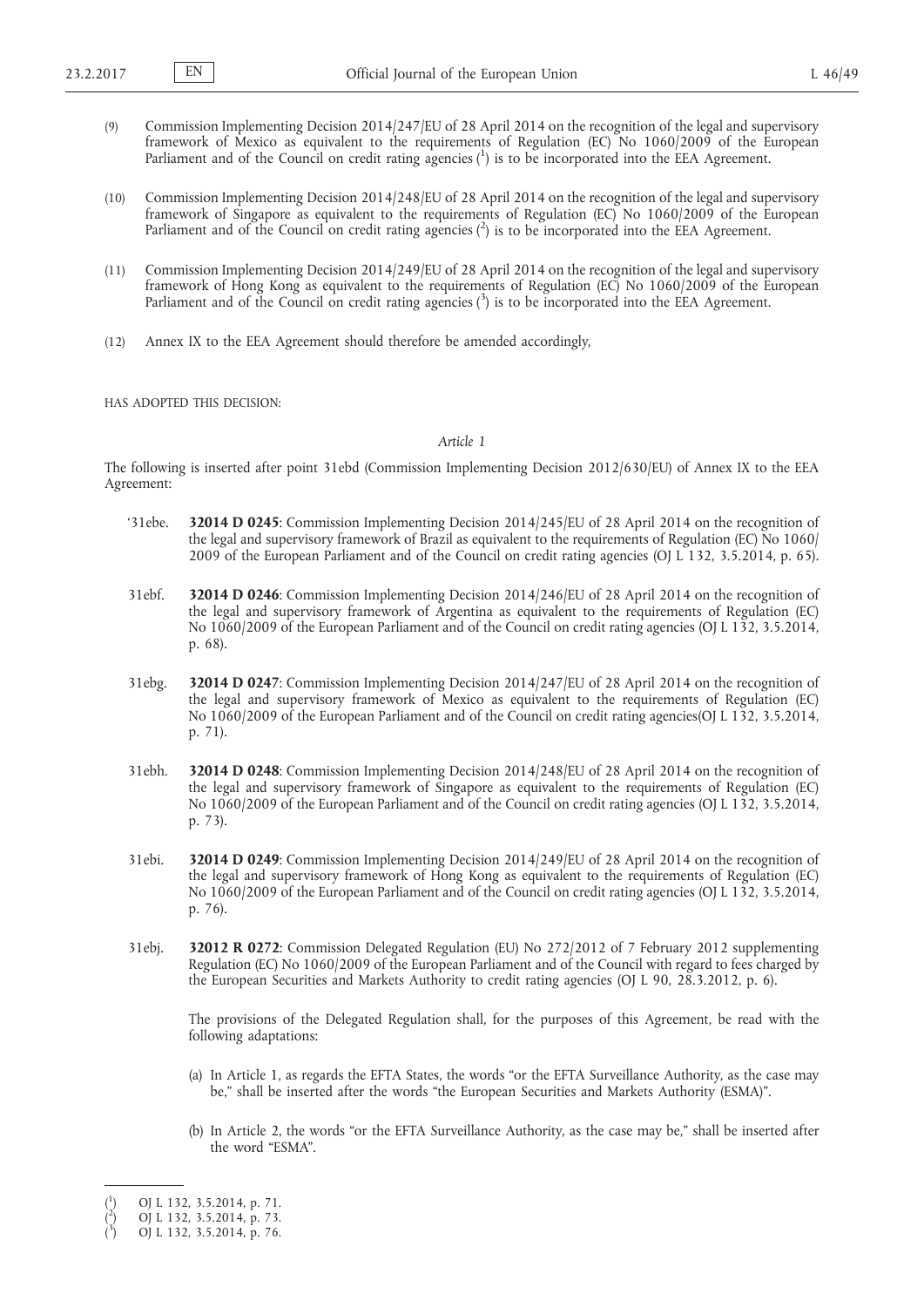- (c) In Article 5(3):
	- (i) in the fourth subparagraph, as regards the EFTA States, the word "ESMA" shall read "the EFTA Surveillance Authority";
	- (ii) the following subparagraph shall be added:

"When, as regards credit rating agencies established in the EFTA States, the EFTA Surveillance Authority is to send the invoices for the instalments, ESMA shall inform the EFTA Surveillance Authority of the calculations necessary as regards each credit rating agency sufficiently in advance of the respective payment date.".

- (d) In Article 6(7):
	- (i) as regards the EFTA States, the word "ESMA" shall read "the EFTA Surveillance Authority";
	- (ii) the following subparagraph shall be added:

"When, as regards credit rating agencies established in the EFTA States, the EFTA Surveillance Authority is to reimburse part of the registration fee paid, ESMA shall without delay make available the amounts to be reimbursed to a credit rating agency to the EFTA Surveillance Authority for that purpose.".

- (e) In Article 9:
	- (i) in paragraph 1, the words "Only ESMA" shall be replaced by the words "Only ESMA or, as regards credit rating agencies established in the EFTA States, the EFTA Surveillance Authority";
	- (ii) the words "or the EFTA Surveillance Authority, as the case may be," shall be inserted after the word "ESMA".
- 31ebk. **32012 R 0446**: Commission Delegated Regulation (EU) No 446/2012 of 21 March 2012 supplementing Regulation (EC) No 1060/2009 of the European Parliament and of the Council with regard to regulatory technical standards on the content and format of ratings data periodic reporting to be submitted to the European Securities and Markets Authority by credit rating agencies (OJ L 140, 30.5.2012, p. 2).
- 31ebl. **32012 R 0447**: Commission Delegated Regulation (EU) No 447/2012 of 21 March 2012 supplementing Regulation (EC) No 1060/2009 of the European Parliament and of the Council by laying down regulatory technical standards for the assessment of compliance of credit rating methodologies (OJ L 140, 30.5.2012, p. 14).
- 31ebm. **32012 R 0448**: Commission Delegated Regulation (EU) No 448/2012 of 21 March 2012 supplementing Regulation (EC) No 1060/2009 of the European Parliament and of the Council with regard to regulatory technical standards for the presentation of the information that credit rating agencies shall make available in a central repository established by the European Securities and Markets Authority (OJ L 140, 30.5.2012, p. 17).
- 31ebn. **32012 R 0449**: Commission Delegated Regulation (EU) No 449/2012 of 21 March 2012 supplementing Regulation (EC) No 1060/2009 of the European Parliament and of the Council with regard to regulatory technical standards on information for registration and certification of credit rating agencies (OJ L 140, 30.5.2012, p. 32).

The provisions of the Delegated Regulation shall, for the purposes of this Agreement, be read with the following adaptations:

- (a) In Article 1, as regards the EFTA States, the words "or the EFTA Surveillance Authority, as the case may be," shall be inserted after the word "ESMA".
- (b) In Chapter 2 and in Annexes IV and V, as regards the EFTA States, the word "ESMA" shall read "the EFTA Surveillance Authority".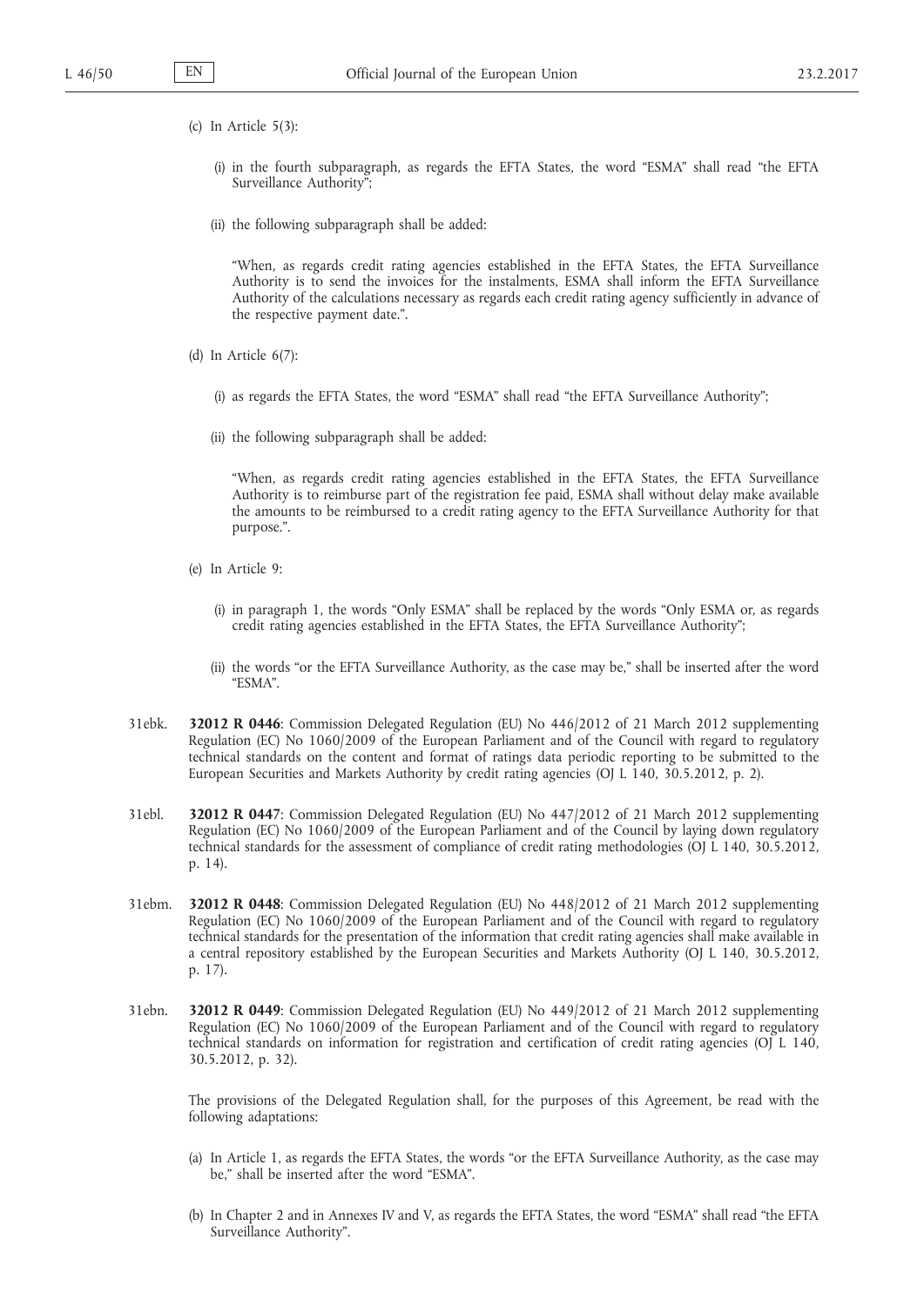31ebo. **32012 R 0946**: Commission Delegated Regulation (EU) No 946/2012 of 12 July 2012 supplementing Regulation (EC) No 1060/2009 of the European Parliament and of the Council with regard to rules of procedure on fines imposed to credit rating agencies by the European Securities and Markets Authority, including rules on the right of defence and temporal provisions is to be incorporated (OJ L 282, 16.10.2012, p. 23).

The provisions of the Delegated Regulation shall, for the purposes of this Agreement, be read with the following adaptations:

- (a) In Article 1, as regards the EFTA States, the words "the European Securities and Markets Authority (ESMA)" and "ESMA" shall read "the EFTA Surveillance Authority".
- (b) In Article 2, as regards the EFTA States, the words "and the EFTA Surveillance Authority" shall be inserted after the words "ESMA's Board of Supervisors".
- (c) In Article 3, as regards the EFTA States:
	- (i) in paragraph 1, the words "and the EFTA Surveillance Authority" shall be inserted after the words "ESMA's Board of Supervisors";
	- (ii) the words "inform the EFTA Surveillance Authority thereof. The EFTA Surveillance Authority shall, without undue delay," shall be inserted after the words "it shall" in paragraphs 2, 4 and 5 and before the words "take a decision" in paragraph 3;
	- (iii) in the second subparagraph of paragraph 4 and in the third sentence of the first subparagraph of paragraph 5, the words ", before preparing a draft for the EFTA Surveillance Authority, or the EFTA Surveillance Authority" shall be inserted after the words "ESMA's Board of Supervisors";
	- (iv) in the third subparagraph of paragraph 4 and in the second subparagraph of paragraph 5, the words "or, as the case may be, the EFTA Surveillance Authority" shall be inserted after the words "ESMA's Board of Supervisors";
	- (v) in paragraph 6, the words "ESMA's Board of Supervisors" shall read "the EFTA Surveillance Authority".
- (d) In Article 4, as regards the EFTA States:
	- (i) in the first subparagraph, the words "Board of Supervisors" and "Board of Supervisor" shall read "the EFTA Surveillance Authority";
	- (ii) in the third subparagraph, the words "or, as the case may be, the EFTA Surveillance Authority" shall be inserted after the words "ESMA's Board of Supervisors".
- (e) In Article 5, as regards the EFTA States:
	- (i) the words "or, as the case may be, the EFTA Surveillance Authority" shall be inserted after the word "ESMA";
	- (ii) the words "Board of Supervisors" shall read "the EFTA Surveillance Authority".
- (f) In Article 6, as regards the EFTA States:
	- (i) in paragraphs 1 and 4, the word "ESMA" shall read "the EFTA Surveillance Authority";
	- (ii) in paragraphs 3 and 5, the words "or the EFTA Surveillance Authority" shall be inserted after the word "ESMA";
	- (iii) in paragraph 5, the words "the Board of Appeal, in accordance with Article 58 of Regulation (EU) No 1095/2010 of the European Parliament and of the Council (1), and before the Court of Justice of the European Union, in accordance with Article 36e of Regulation (EC) No 1060/2009" shall read "the EFTA Court in accordance with Article 35 of the Agreement between the EFTA States on the Establishment of a Surveillance Authority and a Court of Justice".